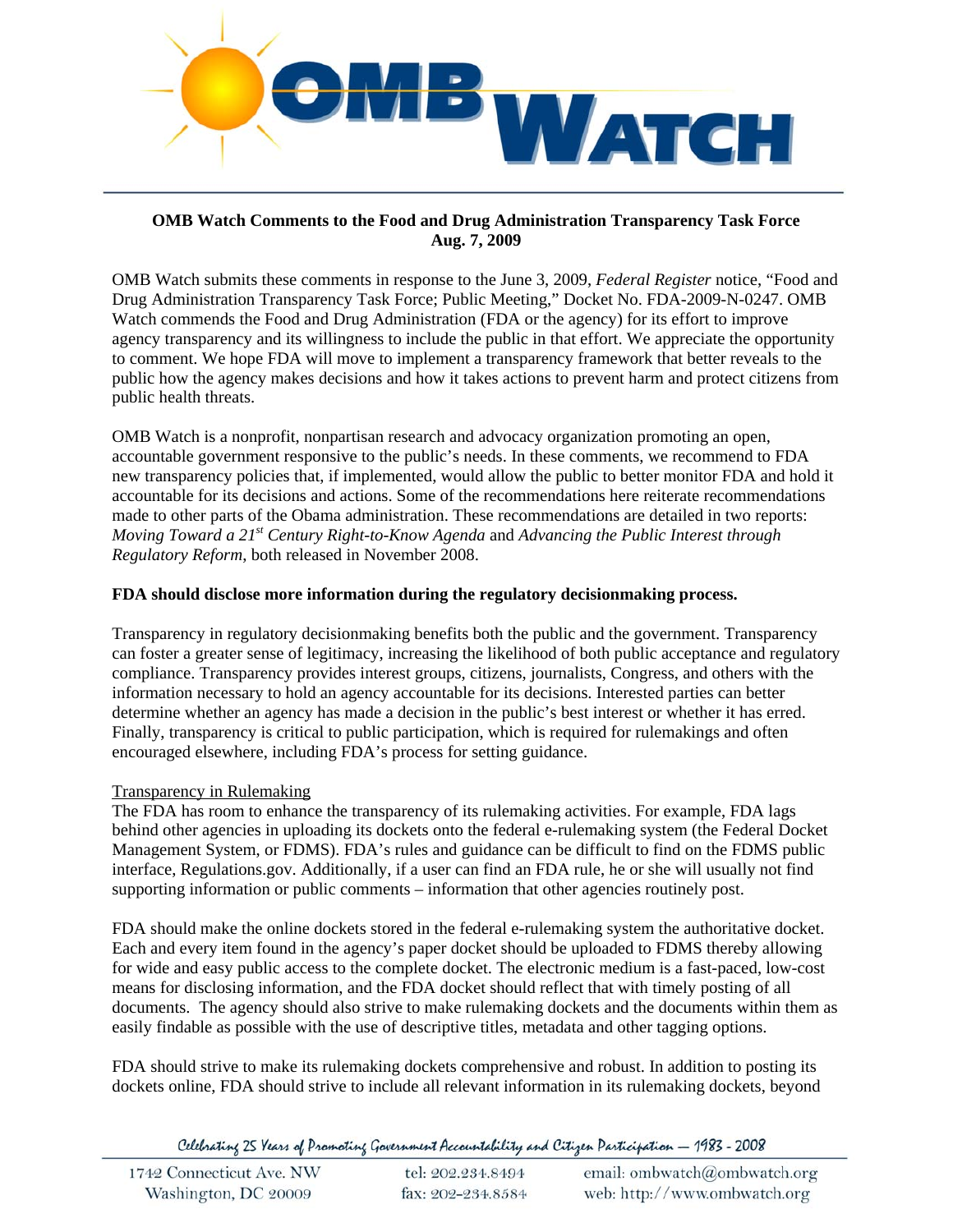just the required regulatory paperwork. For example, the agency should disclose all studies, research, or other materials in its possession related to the topic at issue in the rulemaking. FDA should disclose this material regardless of whether it was used to inform the final decision. The public should have access to all information at the agency's disposal so participation in the rulemaking process will be fully informed.

FDA should also disclose certain communications in its rulemaking dockets. OMB Watch recommends the agency disclose the following:

- o Written communications among federal officials from different agencies, including White House offices. This should include draft proposed and draft final policies submitted to the White House Office of Information and Regulatory Affairs for review, should such review continue.
- o Substantive written and oral communications between the FDA and nongovernmental entities.
- o Substantive written and oral communications between White House offices and nongovernmental entities.

## Transparency in medical product approvals

FDA should also provide more information on its decisions to approve medical products. Observers have frequently noted that FDA's premarket approval process is not fully open. This activity can have just as serious and widespread an impact on the public as any agency rulemaking, and as such it should be more open and participatory.

OMB Watch recognizes that we do not possess the substantive expertise to identify specific information sources or data points that should be disclosed during the premarket approval process. However, we believe many of the disclosure requirements recommended for rulemaking in the above section should also be applied to the medical product approval process. Again, FDA should post online all studies available to it, not just those that support its final decision. FDA should also be transparent about decisions *not* to approve medical products. Studies on these products and FDA's rationale for rejecting an application should be made available to the public online.

FDA should also explore the merits of clinical trial data disclosure. In certain cases, this information can be valuable to doctors, patients, and researchers. For example, disclosure could prove useful in identifying a product's effects on certain subpopulations, such as children.

### Transparency of Federal Advisory Committees

The FDA has already adopted some of the most aggressive, if not the most aggressive, transparency policies for its advisory committees. However, several additional requirements could prove beneficial to public understanding and monitoring of advisory committee activities. In addition to the information the agency already provides, we recommend FDA post on its website:

- o A description of the process used to form the advisory committee, including the process for identifying and vetting candidates and selecting members and how the public can participate in the selection process;
- o A clear designation of each member's status (i.e. regular government employee, special government employee, representative, or ex officio); and
- o A justification for the use of any representative members.

We also encourage FDA to begin to add to its website video recordings of committee meetings, in addition to the transcripts currently provided. This medium has become much easier and more affordable for agencies and provides the public with a more engaging record of events than simple minutes or even transcripts.

These requirements are included in the Federal Advisory Committee Act Amendments, H.R. 1320, currently being considered by Congress.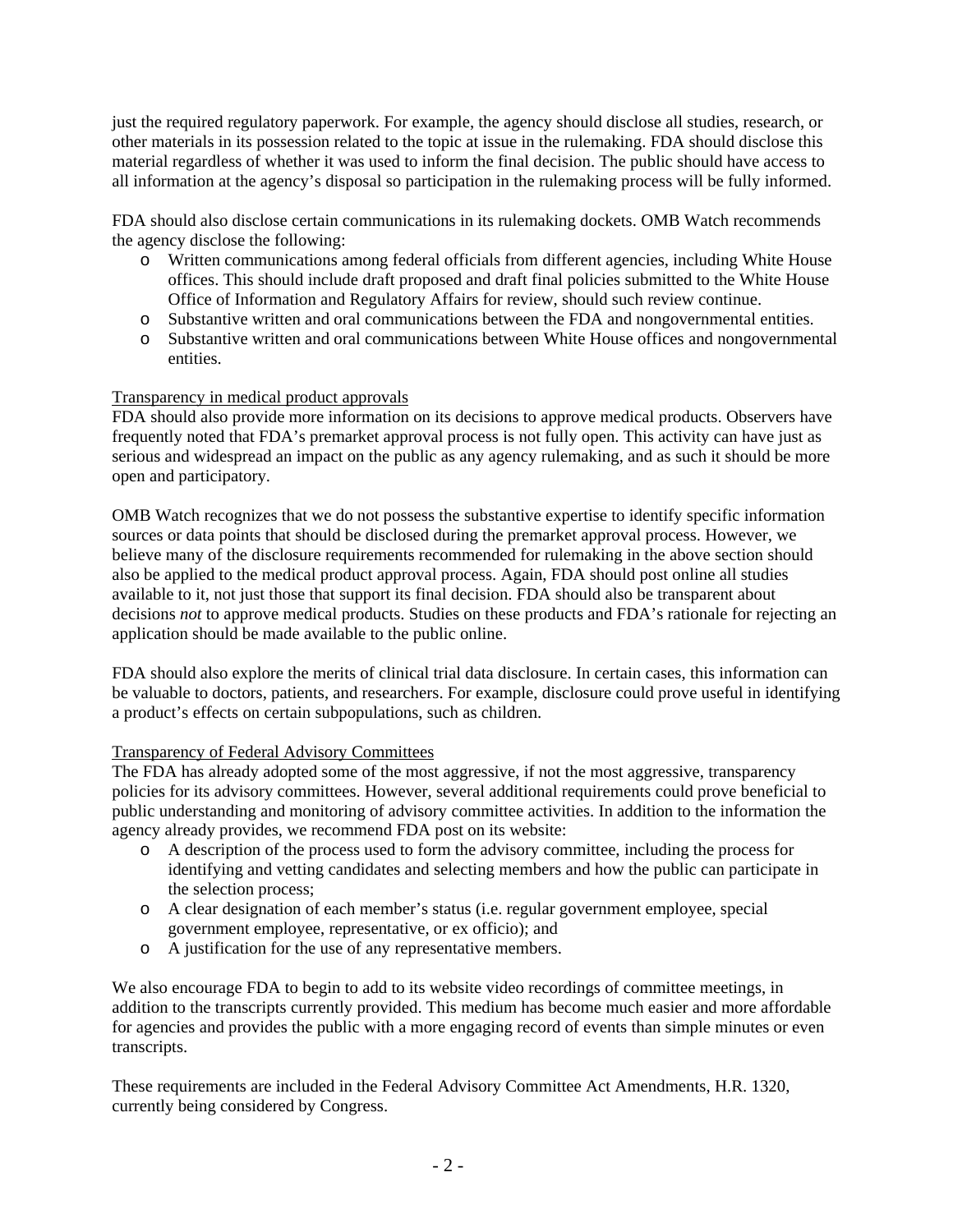### **FDA should provide more information about regulatory performance.**

The FDA has a responsibility to ensure public health by overseeing the nation's food, medical product, and cosmetic supplies. To meet this responsibility, FDA utilizes its resources to monitor industries and police product supplies subject to FDA regulation. The public, regulated entities, and public officials both inside and outside of FDA have incentives to hold the agency accountable and to make sure it is performing efficiently.

Ensuring optimal regulatory performance first requires the availability of quality data. Resource allocation, enforcement activity, and workload data are all key components of the agency's ability to provide the public with an accurate understanding of regulatory performance.

#### Resource Allocation

In recent years, FDA has posted online its annual budget justification submitted to Congress. The agency should not only continue this practice, but should expand it.

The budget justification currently posted by the FDA does not provide great enough detail. In order to facilitate a full understanding of how the agency is distributing resources, FDA should provide detailed budget and staffing figures at the program level. Specifically, it would be useful for FDA to indicate how much money is going to individual enforcement programs, such as those that investigate adverse event reports, approve applications, or inspect facilities. Similarly, FDA should provide detailed employment information for these programs, such as number of inspectors.

#### Enforcement Activities and Workload

FDA currently maintains databases on its website that detail some of its regulatory enforcement activities and maintains other internal databases not readily available to the public. The agency could enhance the transparency of its enforcement activities by creating a unified, publicly available, online database that contains detailed information on the actions it takes to ensure public health.

OMB Watch recommends a database that contains the following:

- o The number of medical product applications received, approved, and rejected;
- o The number of medical product applications pending;
- o The number of medical products on the market and subject to FDA regulation;
- o The names of establishments registered with FDA, as required by any law or regulation;
- o Metrics of the sizes of the sectors subject to FDA regulation, such as product volume;
- o Information on inspections, including establishment inspections (both foreign and domestic), product inspections, import inspections, clinical trial site inspections, clinical data verifications, and any other inspections the agency performs;
- o The number of samples collected and analyzed by the agency;
- o The number of adverse events reported and the number reviewed;
- o The number of advertising or promotional material submissions and the number reviewed;
- o Information on civil and criminal penalties assessed;
- o Information on product recalls, both mandatory and voluntary, that includes the reason for the recall and updates on the level of recalled products recovered;
- o Information on warnings and safety alerts.

FDA already provides some detailed information on the last two bullets: recalls and warnings and safety alerts. Because of its importance to public health, FDA should continue to find ways to highlight this information outside of any database.